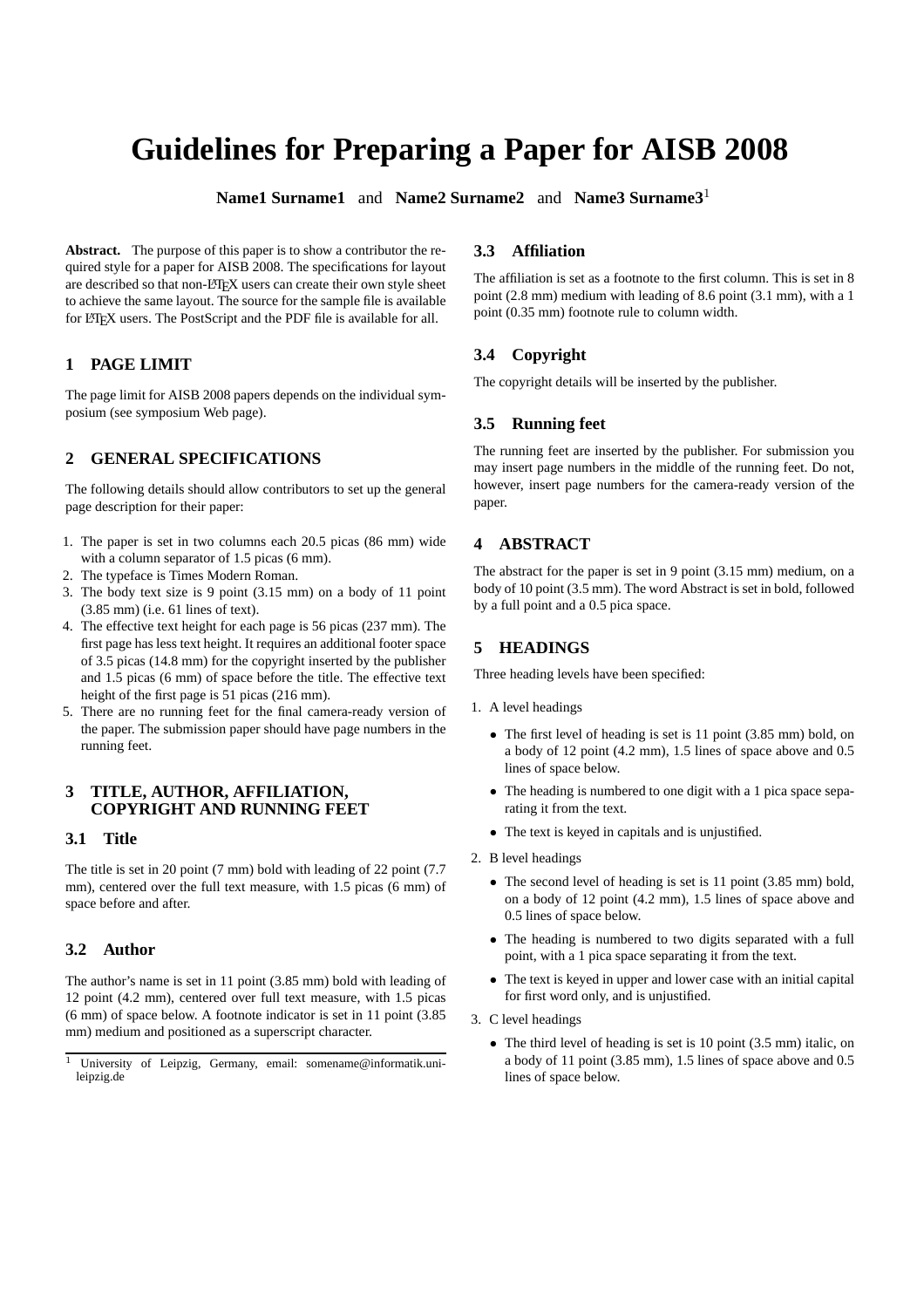- The heading is numbered to three digits separated with a full point, with a 1 pica space separating it from the text.
- The text is keyed in upper and lower case with an initial capital for first word only, and is unjustified.
- 4. Acknowledgements

This heading is the same style as an A level heading but is not numbered.

# **6 TEXT**

The first paragraph of text following any heading is set to the complete measure (i.e. do not indent the first line).

Subsequent paragraphs are set with the first line indented by 1 pica (3.85 mm).

There isn't any inter-paragraph spacing.

#### **7 LISTS**

The list identifier may be an arabic number, a bullet, an em rule or a roman numeral.

The items in a list are set in text size and indented by 1 pica (4.2 mm) from the left margin. Half a line of space is set above and below the list to separate it from surrounding text.

See layout of Section 5 on headings to see the results of the list macros.

# **8 TABLES**

Tables are set in 8 point (2.8 mm) on a body of 10 point (3.5 mm). The table caption is set centered at the start of the table, with the word Table and the number in bold. The caption is set in medium with a 1 pica  $(4.2 \text{ mm})$  space separating it from the table number.

A one line space separates the table from surrounding text.

Table 1. The table caption is centered on the table measure. If it extends to two lines each is centered.

|                | Processors |     |       |     |      |       |     |
|----------------|------------|-----|-------|-----|------|-------|-----|
|                |            | 2   |       |     |      |       |     |
| Window         | ◇          | ◇   | □     |     | ◇    |       |     |
|                | 1273       | 110 | 21.79 | 89% | 6717 | 22.42 | 61% |
| $\overline{c}$ | 2145       | 116 | 10.99 | 50% | 5386 | 10.77 | 19% |
| 3              | 3014       | 117 | 41.77 | 89% | 7783 | 42.31 | 58% |
| 4              | 4753       | 151 | 71.55 | 77% | 7477 | 61.97 | 49% |
| 5              | 5576       | 148 | 61.60 | 80% | 7551 | 91.80 | 45% |

 $\diamond$  execution time in ticks  $\Box$  speed-up values  $\triangle$  efficiency values

#### **9 FIGURES**

A figure caption is set centered in 8 point (2.8 mm) medium on a leading of 10 point (3.5 mm). It is set under the figure, with the word Figure and the number in bold and with a 1 pica (4.2 mm) space separating the caption text from the figure number.

One line of space separates the figure from the caption. A one line space separates the figure from surrounding text.



Figure 1. Network of transputers and the structure of individual processes

## **10 EQUATIONS**

A display equation is numbered, using arabic numbers in parentheses. It is centered and set with one line of space above and below to separate it from surrounding text. The following example is a simple single line equation:

$$
Ax = b \tag{1}
$$

The next example is a multi-line equation:

$$
(x+y)(x-y) = x2 - xy + xy - y2 (2)
$$
  
\n
$$
(x+y)2 = x2 + 2xy + y2 (3)
$$

The equal signs are aligned in a multi-line equation.

#### **11 PROGRAM LISTINGS**

Program listings are set in 9 point (3.15 mm) Courier on a leading of 11 point (3.85 mm). That is to say, a non-proportional font is used to ensure the correct alignment.

A one line space separates the program listing from surrounding text.

void inc(x) int\* x; {  $*x++;$ } int  $y = 1$ ; inc(&y); printf("%d\n", $y$ );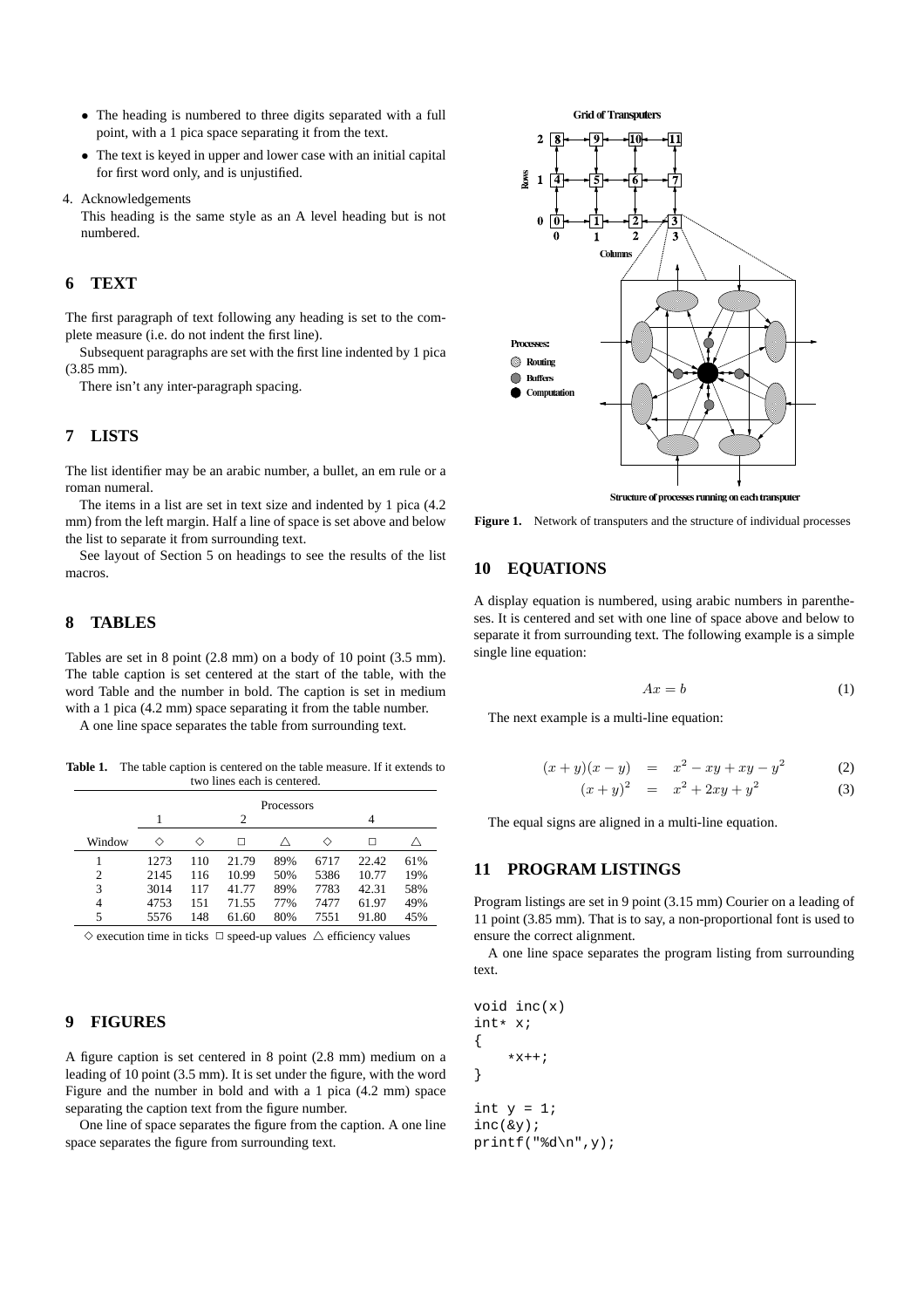# **12 THEOREMS**

The text of a theorem is set in 9 point (3.15 mm) italic on a leading of 11 point (3.85 mm). The word Theorem and its number are set in 9 point (3.15 mm) bold.

A one line space separates the theorem from surrounding text.

**Theorem 1** *Let us assume this is a valid theorem. In reality it is a piece of text set in the theorem environment.*

# **13 FOOTNOTES**

Footnotes are set in 8 point (2.8 mm) medium with leading of 8.6 point (3.1 mm), with a 1 point (0.35 mm) footnote rule to column width $2$ .

# **14 REFERENCES**

The reference identifier in the text is set as a sequential number in square brackets. The reference entry itself is set in 8 point (2.8 mm) with a leading of 10 point (3.5 mm), and appears in the sequence in which it is cited in the paper.

#### **15 SAMPLE CODING**

The remainder of this paper contains examples of the specifications detailed above and can be used for reference if required.

# **16 PROGRAMMING MODEL**

Our algorithms were implemented using the *single program, multiple data* model (SPMD). SPMD involves writing a single code that will run on all the processors co-operating on a task. The data are partitioned among the processors which know what portions of the data they will work on [7].

#### **16.1 Structure of processes and processors**

The grid has  $P = P_r \times P_c$  processors, where  $P_r$  is the number of rows of processors and  $P_c$  is the number of columns of processors.

#### *16.1.1 Routing information on the grid*

A message may be either *broadcast* or *specific*. A broadcast message originates on a processor and is relayed through the network until it reaches all other processors. A specific message is one that is directed to a particular target processor.

Broadcast messages originate from a processor called *central* which is situated in the 'middle' of the grid. This processor has coordinates  $(|P_r/2|, |P_c/2|)$ . Messages are broadcast using the *row– column broadcast* algorithm (RCB), which uses the following strategy. The number of steps required to complete the RCB algorithm (i.e. until all processors have received the broadcast value) is given by  $|P_r/2| + |P_c/2|$ .

A specific message is routed through the processors using the *findrow–find-column* algorithm (FRFC) detailed in [5]. The message is sent from the *originator* processor vertically until it reaches a processor sitting in the same row as the *target* processor. The message is then moved horizontally across the processors in that row until it reaches the target processor. An accumulation based on the recursive doubling technique [9, pp. 56–61], would require the same number of steps as the RCB requires. If either the row or column of the originator and target processors are the same then the message will travel only in a horizontal or vertical direction, respectively (see [12]).

#### **17 DATA PARTITIONING**

We use *data partitioning by contiguity*, defined in the following way. To partition the data (i.e. vectors and matrices) among the processors, we divide the set of variables  $V = \{i\}_{i=1}^{N}$  into P subsets  $\{W_p\}_{p=1}^{P}$ of  $s = N/P$  elements each. We assume without loss of generality that N is an integer multiple of P. We define each subset as  $W_p =$  $\{(p-1)s + j\}_{j=1}^{s}$  (see [11], [4] and [2] for details).

Each processor  $p$  is responsible for performing the computations over the variables contained in  $W_p$ . In the case of vector operations, each processor will hold segments of  $s$  variables. The data partitioning for operations involving matrices is discussed in Section 18.3.

#### **18 LINEAR ALGEBRA OPERATIONS**

#### **18.1 Saxpy**

The saxpy  $w = u + \alpha v$  operation, where u, v and w are vectors and  $\alpha$  is a scalar value, has the characteristic that its computation is *disjoint elementwise* with respect to u, v and w. This means that we can compute a saxpy without any communication between processors; the resulting vector  $w$  does not need to be distributed among the processors. Parallelism is exploited in the saxpy by the fact that  $P$  processors will compute the same operation with a substantially smaller amount of data. The saxpy is computed as

$$
w_i = u_i + \alpha v_i, \quad \forall i \in \{W_p\}_{p=1}^P
$$
 (4)

#### **18.2 Inner-product and vector 2-norm**

The inner-product  $\alpha = u^T v = \sum_{i=1}^N u_i v_i$  is an operation that involves accumulation of data, implying a high level of communication between all processors. The mesh topology and the processes architecture used allowed a more efficient use of the processors than, for instance, a ring topology, reducing the time that processors are idle waiting for the computed inner-product value to arrive, but the problem still remains. The use of the SPMD paradigm also implies the global broadcast of the final computed value to all processors.

The inner-product is computed in three distinct phases. Phase 1 is the computation of partial sums of the form

$$
\alpha_p = \sum_{\forall i \in \{W_p\}} u_i \times v_i, \quad p = 1, \dots, P \tag{5}
$$

The accumulation phase of the inner-product using the RCA algorithm is completed in the same number of steps as the RCB algorithm (Section 16.1.1). This is because of the need to relay partial values between processors without any accumulation taking place, owing to the connectivity of the grid topology.

The vector 2-norm  $\alpha = ||u||_2 = \sqrt{u^T u}$  is computed using the inner-product algorithm described above. Once the inner-product value is received by a processor during the final broadcast phase, it computes the square root of that value giving the required 2-norm value.

 $\frac{2}{7}$  This is an example of a footnote that occurs in the text. If the text runs to two lines the second line aligns with the start of text in the first line.